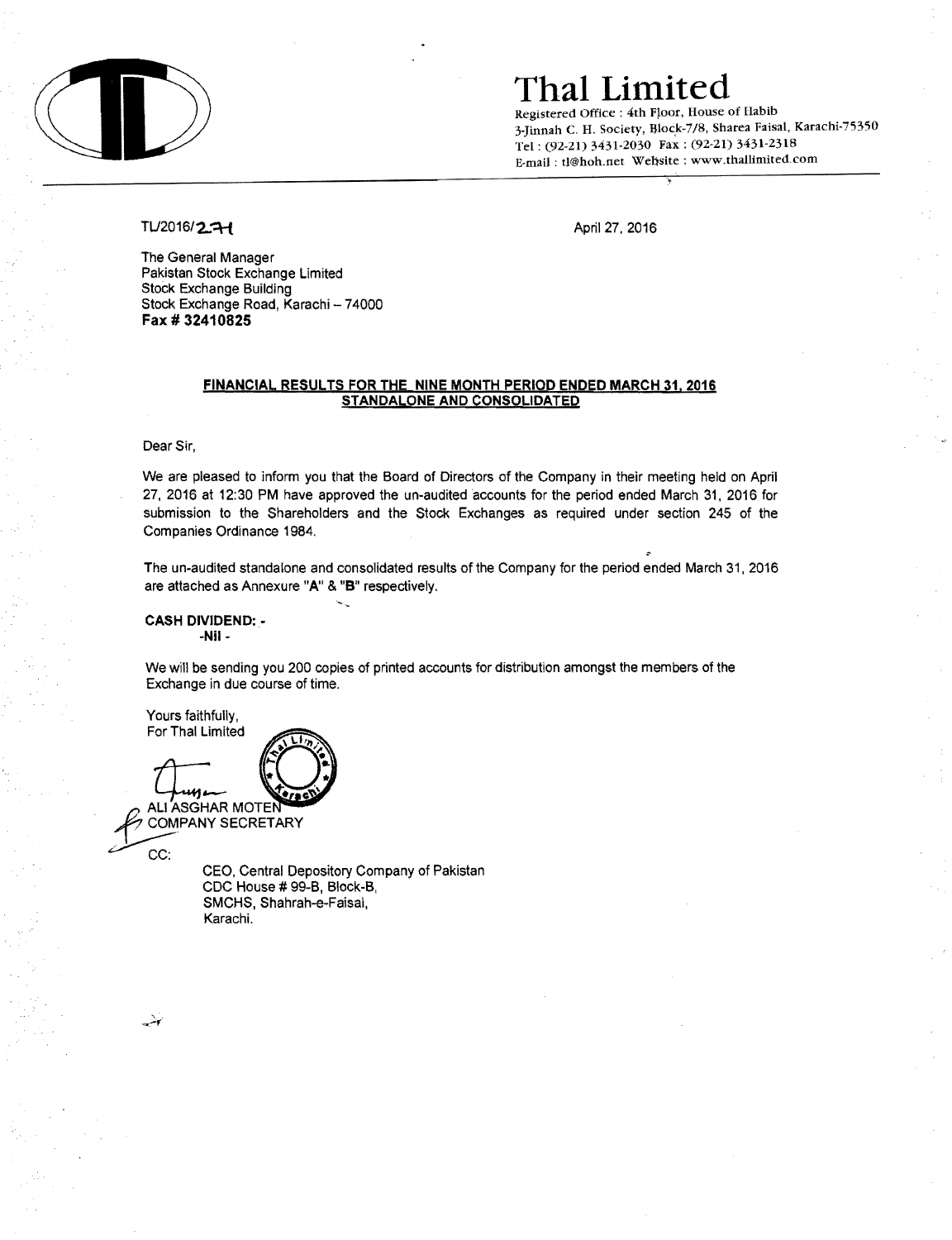

## Thai Limited

Registered Office: 4th Floor, House of Habib 3-Jinnah C. H. Society, Block-7/8, Sharea Faisal, Karachi-75350 Tel: (92-21) 3431-2030 Fax: (92-21) 3431-2318 E-mail: tl@hoh.net Website: www.thaUimited.com

#### ANNEXURE· A

### CONDENSED INTERIM STANDALONE PROFIT AND LOSS ACCOUNT FOR THE PERIOD ENDED MARCH 31, 2016 (UN-AUDITED)

|                                      | Nine Months Period ended |                 | <u>(Rupees in '000')</u><br>Quarter ended |                 |
|--------------------------------------|--------------------------|-----------------|-------------------------------------------|-----------------|
|                                      | Mar 31,<br>2016          | Mar 31,<br>2015 | Mar 31,<br>2016                           | Mar 31,<br>2015 |
| Revenue - net                        | 10,895,609               | 10,945,360      | 3,917,256                                 | 4,260,314       |
| Cost of sales                        | 8,449,672                | 8,953,475       | 2,978,543                                 | 3,333,399       |
| <b>Gross Profit</b>                  | 2,445,937                | 1,991,885       | 938,713                                   | 926,915         |
| Distribution costs                   | (169, 110)               | (153, 367)      | (67, 140)                                 | (59, 384)       |
| Administrative expenses              | (407, 317)               | (331, 209)      | (137,096)                                 | (109, 984)      |
|                                      | (576, 427)               | (484, 576)      | (204, 236)                                | (169, 368)      |
| Other income                         | 844,650                  | 631,086         | 254,773                                   | 233,099         |
| <b>Operating Profit</b>              | 2,714,160                | 2,138,395       | 989,250                                   | 990,646         |
| Finance costs                        | (3, 394)                 | (3,605)         | (1,959)                                   | (1, 281)        |
| Other charges                        | (735, 146)               | (146, 682)      | (18, 586)                                 | (68,056)        |
|                                      | (738, 540)               | (150, 287)      | (20, 545)                                 | (69, 337)       |
| Profit before taxation               | 1,975,620                | 1,988,108       | 968,705                                   | 921,309         |
| Taxation                             | (458, 266)               | (500, 354)      | (263, 843)                                | (243, 363)      |
| <b>Profit after taxation</b>         | 1,517,354                | 1,487,754       | 704,862                                   | 677,946         |
|                                      | <b>Rupees</b>            |                 | <b>Rupees</b>                             |                 |
| Basic and diluted earnings per share | 18.73                    | 18.36           | 8.70                                      | 8.37            |
|                                      |                          |                 | $\mathbb{Z}$ if                           |                 |

 $0.8$  CONSOLIDATED 31-3-16 02/45

 $\lambda$ ROD-AGM $\lambda$ EIN RFSUIT $\lambda$ EIN RESUIT STA

ىپت